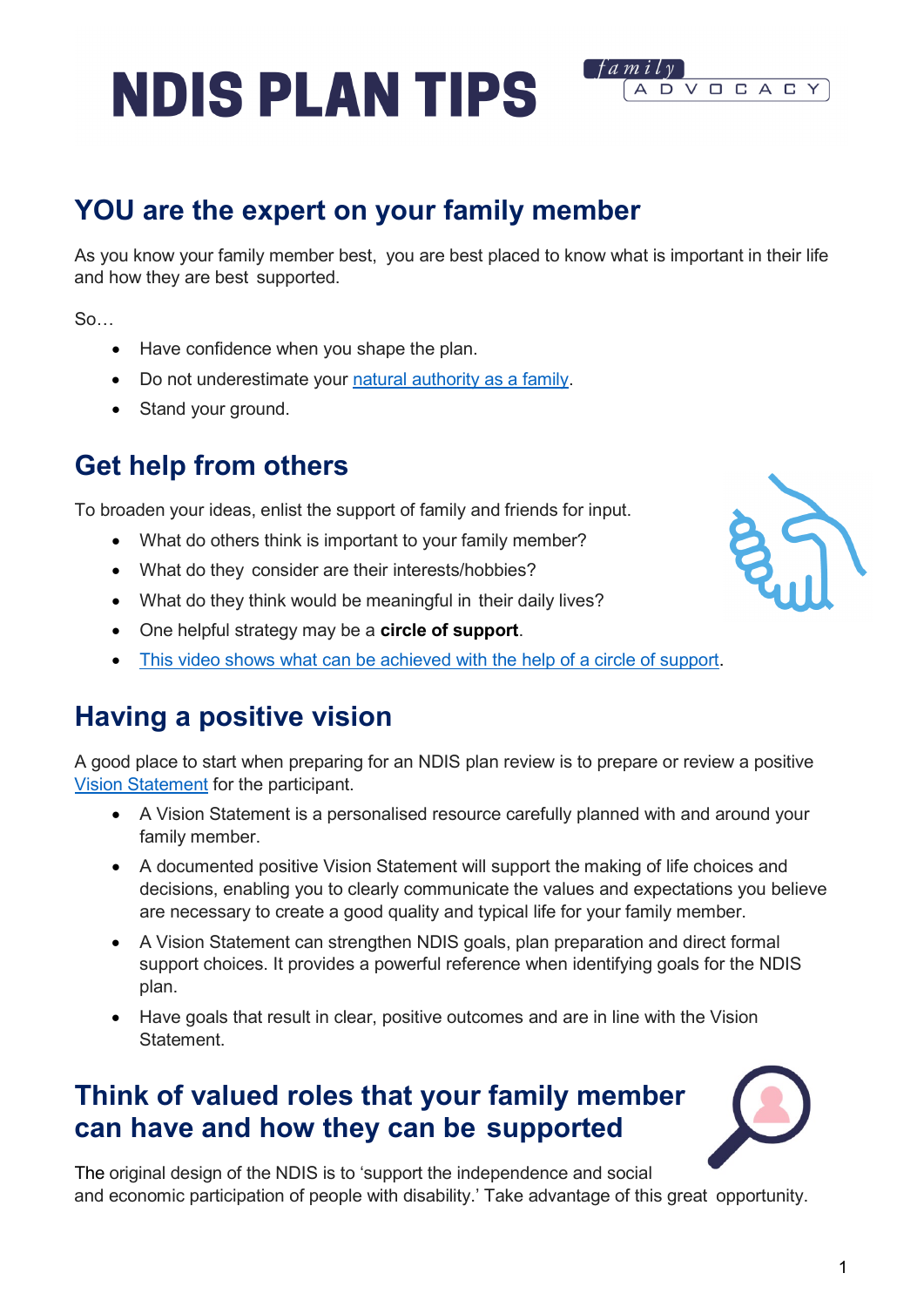

For example, if your family member loves soccer, find a way for them to become a member of their local soccer club or favorite professional club.

For more ideas:

- Visit the Resourcing Inclusive [Communities website](https://www.ric.org.au/valued-roles)
- Watch [Tailor Made: A life as individual as you](https://www.youtube.com/watch?v=ePTl3tLtJ54) video

### **Choose to self-manage for greater flexibility and control**

Self-managing your family member's plan is your choice and gives you maximum flexibility.

You have a right to self-manage an NDIS plan outright if you want choice and control over services, but if you need help with administration, you can choose to part self-manage and part plan manage.

This is a right, not something you have to prove you can do. See [this animated clip](https://www.ndis.gov.au/participants/using-your-plan/self-management/learning-self-manage-your-plan) from the NDIS. If you are being questioned by the Local Area Coordinator, be assertive (but not aggressive) about your 'choice'.

**Tailor the plan** to your family member's needs specifically.

Be able to explain why each goal is important - that is, why it is a reasonable and necessary support in your family member's life. You may need to clearly justify why something should be included in your family member's plan.

For example, Sarah's goal was to have extra reading support as it is an important communication life skill and helpful when learning vocational skills for future employment. Sarah received funding for a communications mentor to help her achieve this goal.

Ordinarily, this would be viewed as being in the domain of the Department of Education, but it was linked to her goal and she could justify why it was important for communication across many areas of Sarah's social, community and employment needs.

### **Speak 'NDISlanguage'**

NDIS planners need to make a case for every support they include in a plan. To clearly communicate your family member's support needs it is helpful to understand the NDIS terminology and focus on outcomes of the requested supports. [Getting the language right](https://www.summerfoundation.org.au/wp-content/uploads/2018/04/getting-the-language-right-web.pdf) can result in better supports for your family member.



**Effective from July 2022,** the NDIS language used for changes to plans is referred to as a '**plan variation**' for less significant changes and for more significant changes a '**plan reassessment**'.

Plan variations can be requested by a participant or on the NDIA CEO's own initiative. Every plan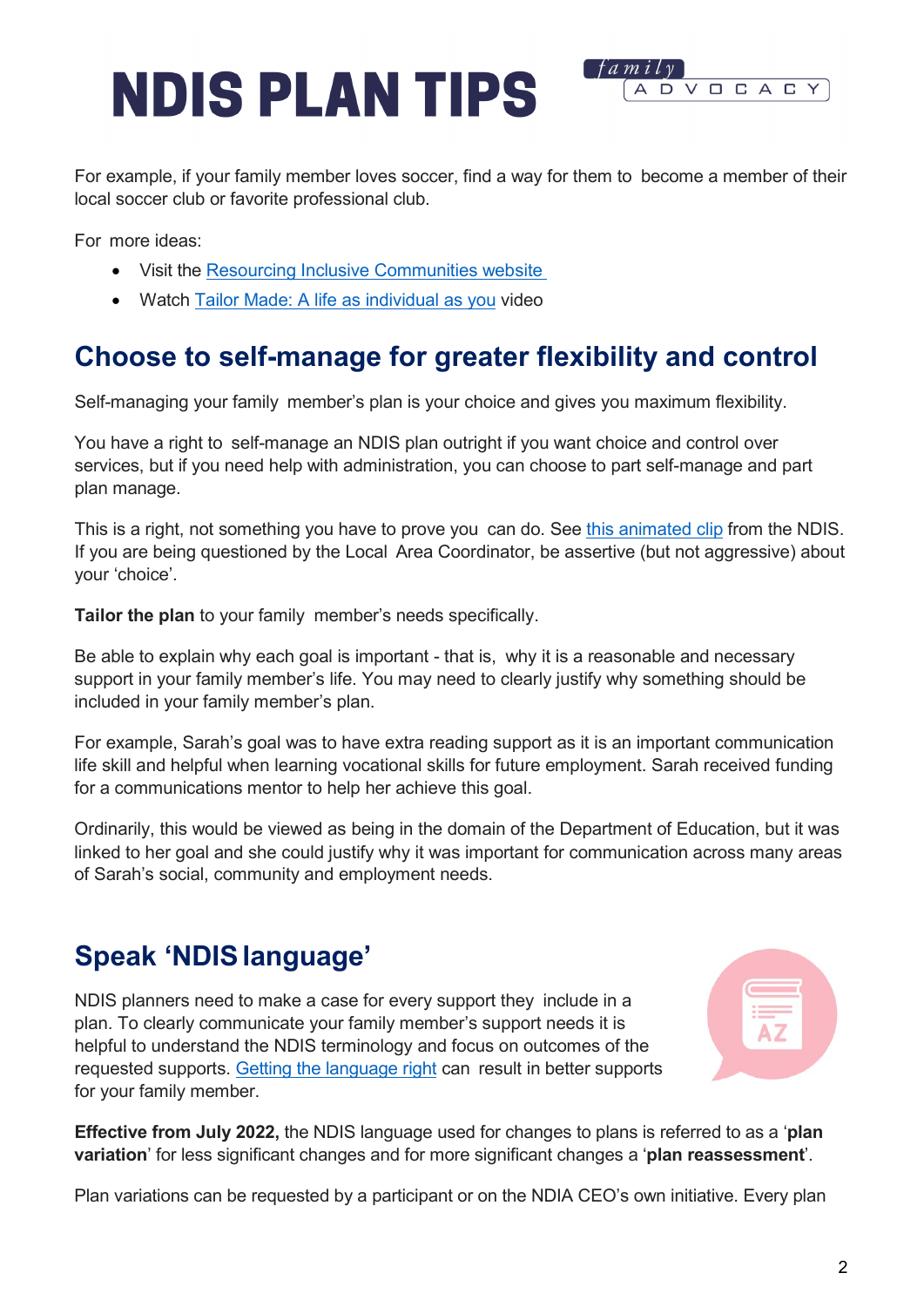variation, regardless of who initiated it, must be prepared with the participant and or the participants Nominee.

f amily

ADVOCAC

Reasons for a plan variation are:

- To correct a minor or technical error.
- To change the reassessment date of the plan or to deal with those changes.
- If there needs to be a change to the statement of participant supports in relation to managing the funding of supports or other aspects of the plan.
- To make a change to an existing stated support to reflect a different provider or manner of support provision.
- If the participant requires crisis or emergency funding as a result of a significant change to the participant's support needs.
- If the NDIA receives new information in response to a request for information that had previously been made (e.g., assistive technology or home modifications); or
- If a minor variation is required to increase the funding of supports in the plan.

The NDIA has 21-days to respond to a plan variation request by either varying the plan, deciding not to vary the plan or informing the participant that NDIA need more time.

When a plan is varied the NDIA will provide the participant with the new varied plan within 7-days.

When support needs change significantly you can request a [plan reassessment.](https://www.ndis.gov.au/about-us/operational-guidelines/planning-operational-guideline/planning-operational-guideline-reviewing-and-changing-participants-plan) 

The term review is now exclusively referring to formal internal reviews (S100) by the NDIA and external reviews by the AAT(Administrative Appeals Tribunal).

[The NDIS guide to Self-Management](https://www.ndis.gov.au/media/1004/download) is a fundamental document for participants or plan nominees who choose to self-manage their plan, self-managed participants are not bound by price limits or line items, claims are made by Support Categories.

[The NDIS Price Arrangements and Price Limits](https://www.ndis.gov.au/providers/pricing-arrangements) are in place to ensure that participants receive value for money in the supports they receive.

[NDIS Participant Planning Workbooks](https://www.ndis.gov.au/participants/how-planning-process-works) can assist with the planning process, we also suggest you follow our 10-step guide when preparing for your family member's planning meeting.

### **10 Step NDIS Planning Guide**

**Our 10 Step NDIS Planning Guide** is designed to assist families not only prepare for planning meetings but also plan for a meaningful life for their family member.

These 10 steps are fundamental in the NDIS planning process and can be used alongside [three](https://www.ndis.gov.au/participants/how-planning-process-works)  [NDIS workbooks:](https://www.ndis.gov.au/participants/how-planning-process-works) *Understanding the NDIS*; *Planning* and *Using your NDIS plan*.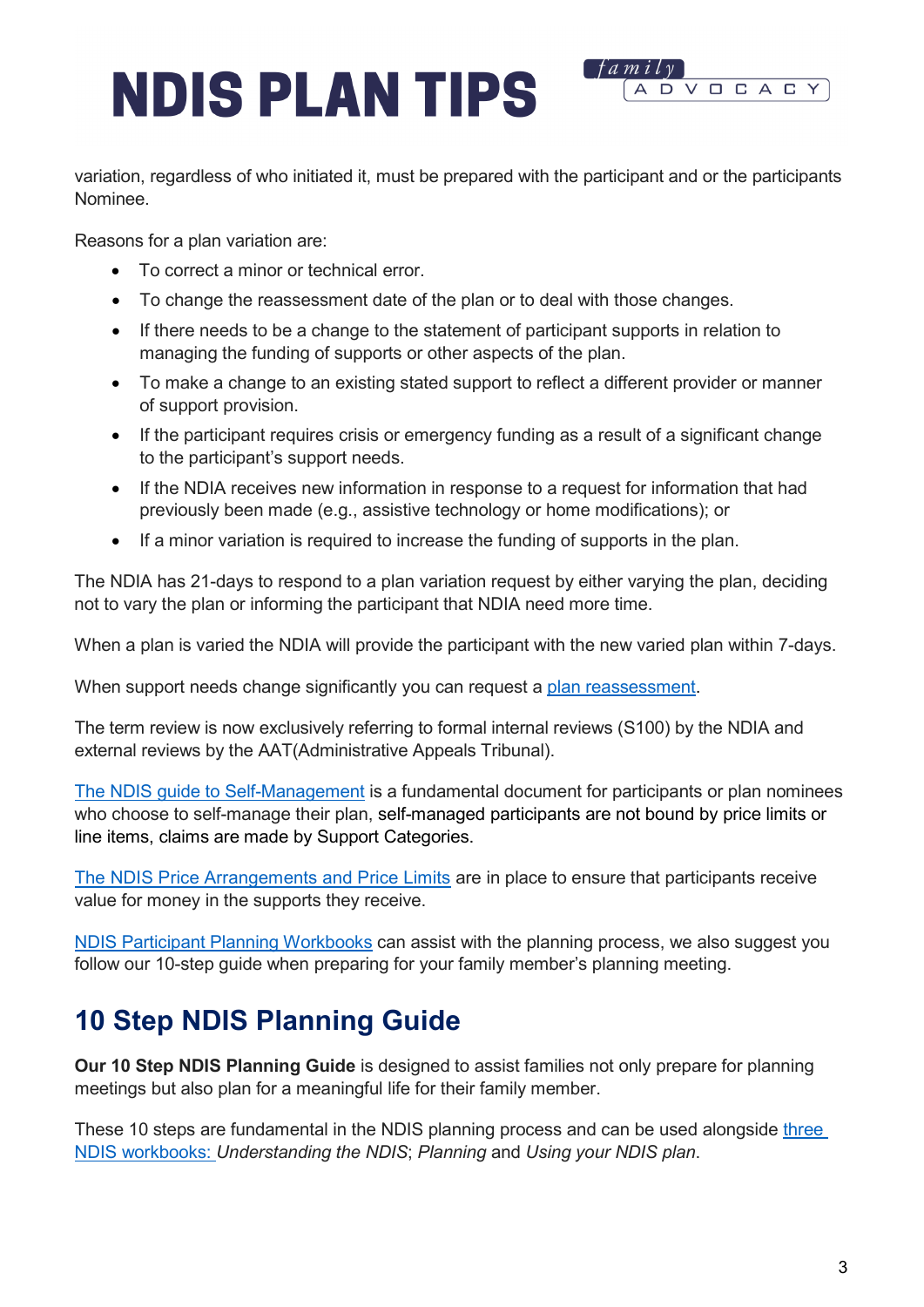

### *Step 1*

Prepare a [Positive Vision Statement.](https://www.ric.org.au/positive-vision/)

### *Step 2*



Write goals that align with your Vision Statement and are broad enough to give you flexibility and opportunity to experience new things in life.

### *Step 3*

Prepare a 2-week diary of all activities including formal and informal support needs. Identify the areas critical to achieving a meaningful life and link to the NDIS goals, ensuring you consider any night support or random ad hoc support needs.

### *Step 4*

It is important for all your capacity building supports (Therapists/Allied Health supports) to collaborate as a team to ensure a planned approach and ensure all their evidence and reports align not only with each other but with your vision and NDIS goals. Find creative, enjoyable ways to achieve outcomes that link to goals.

A collaborating team should work towards finding everyday solutions and better outcomes focusing on a [social model](https://pwd.org.au/resources/disability-info/social-model-of-disability/) rather than a medical model. In most cases capacity building supports are most successful when they are embedded in everyday life activities rather than in clinical environments.

Ensure your reports include evidence of what worked and did not in previous plans. Identify any barriers and what is needed to overcome these barriers in the new plan. A financial quote should be provided for both face to face and non-face to face support needs including travel during the [10](https://valid.org.au/resources-and-media/resources/10-steps-excellent-ndis-therapy-reports/)  [steps to excellent NDIS Therapy reports.](https://valid.org.au/resources-and-media/resources/10-steps-excellent-ndis-therapy-reports/)

## *Step 5*

Prepare a list and financial quotes for [core budget consumables](https://ourguidelines.ndis.gov.au/would-we-fund-it/consumables) and capital budgets for [Assistive](https://www.ndis.gov.au/participants/assistive-technology-explained) [Technology](https://www.ndis.gov.au/participants/assistive-technology-explained) and [Home Modifications](https://www.ndis.gov.au/participants/home-and-living/home-modifications-explained) as well as any equipment that requires [maintenance repairs](https://www.ndis.gov.au/participants/assistive-technology-explained/assistive-technology-repairs-maintenance-and-replacement)  [or replacement.](https://www.ndis.gov.au/participants/assistive-technology-explained/assistive-technology-repairs-maintenance-and-replacement) Ensure relevant reports, assistive technology request forms, building consults and quotes are provided which link to the plan goals.

## *Step 6*

Write a statement of [disability lived experience](https://www.pwdwa.org/documents/ndis_appeals_support/NDISstatementoflivedexperiencewebpage.docx) (person with disability) and/or carer impact [statement.](https://ddwa.org.au/when-do-i-need-a-carer-statement-for-an-ndis-application-or-review/)

Using the [Independent Advisory Council's report](https://www.myalliedhealthspace.org/resources/reasonable-and-necessary-support-across-the-lifespan-an-ordinary-life-for-people-with-disability) to the NDIS you will be able to identify the participants disability support needs compared to the needs of their same aged peers who do not live with disability.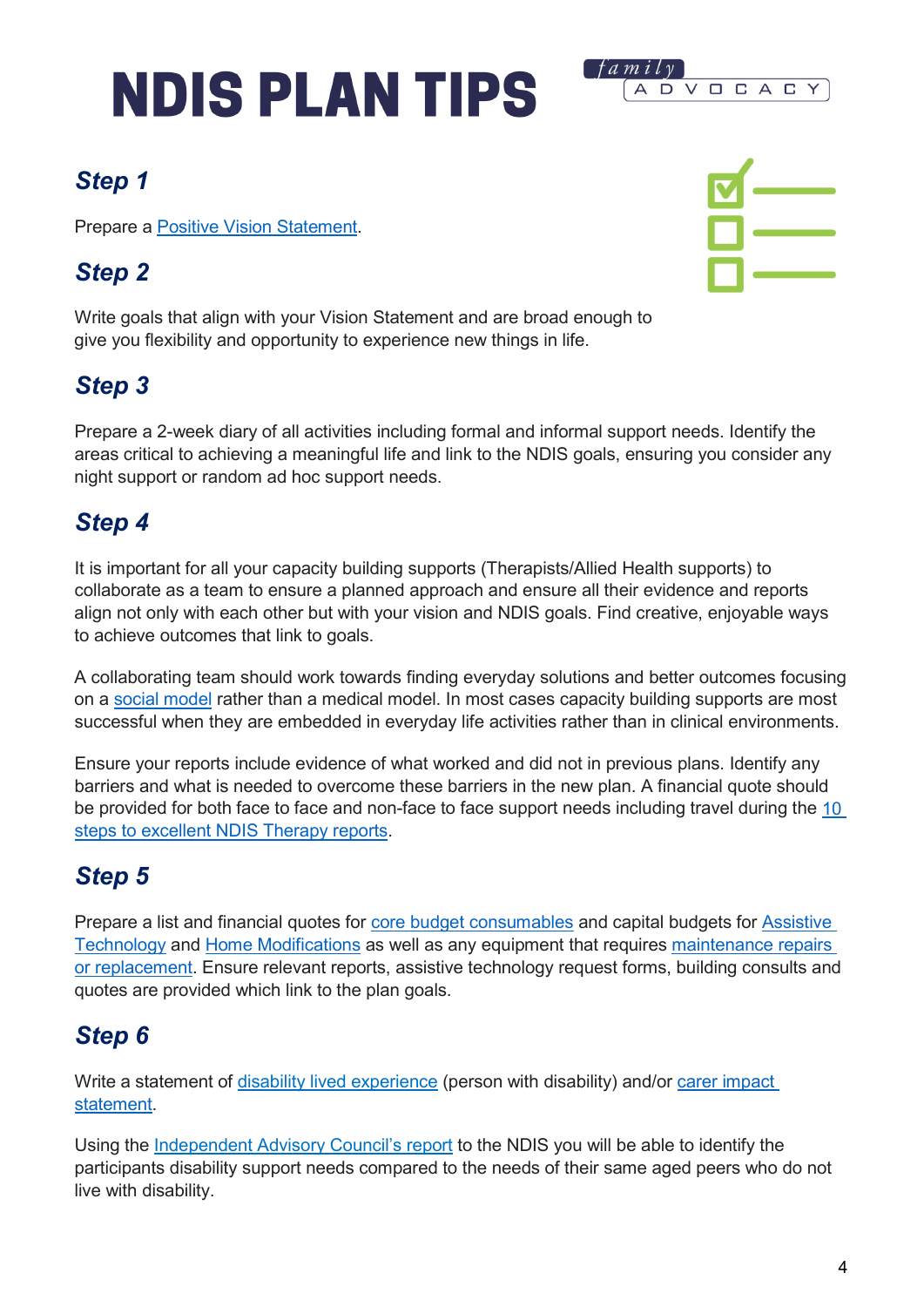

f amily

A D

VOCAC

Families can also talk to how they can be supported in sustaining their informal support role. Both participants and families can highlight the risks, how they can be mitigated and also talk about the good things.

### *Step 7*

List the funded support needs and identify why each support is most appropriately funded by the NDIA by addressing the 6 reasonable and necessary criteria listed in our [reasonable and](https://www.family-advocacy.com/assets/Uploads/NDIS-Information-Update/ab84e4cc16/Reasonable-and-necessary-chart.jpg)  [necessary flowchart.](https://www.family-advocacy.com/assets/Uploads/NDIS-Information-Update/ab84e4cc16/Reasonable-and-necessary-chart.jpg)

This should be a helpful tool to clearly identify needs and assist the planning process because you know your family member best and are best placed to provide a summary.

\* An example table of how to document this information is overleaf.

#### *Step 8*

Provide a listed summary of all supporting documentation and keep records of when and how you submitted it.

Regardless of all the documents you are providing, we recommend you provide a summary linking requested supports with the plan goals, the reports, all other evidence and the reasonable and necessary criteria.

LAC's and Planners who are not familiar with your family member's needs should be able to clearly map and link the support requests to the evidence. It may be worthwhile contacting the NDIA to ensure all evidence you forwarded has been received and attached to your family member's NDIS file.

#### *Step 9*

Send the Vision Statement a few weeks prior to your meeting to give the Planner or LAC time to read it. At your planning meeting you can discuss the Vision Statement to see if they have read it or not. If they have not read it you should give them time to read it before commencing the meeting.

### *Step 10*

Reflect on the participant's voice at all levels of this process and ensure their voice is clearly identified using strengths based language.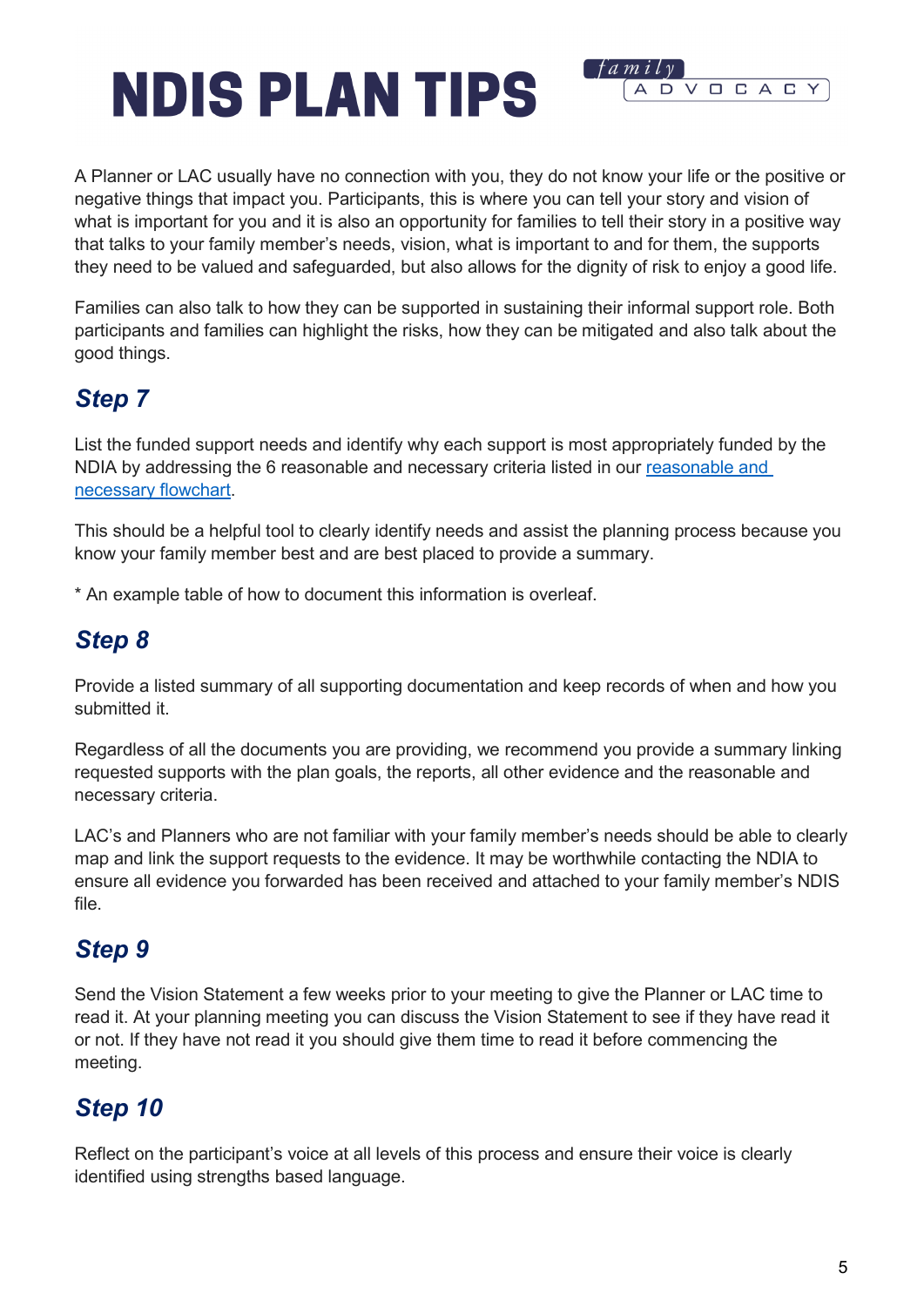



#### \***Example**

#### **14-year-old with an intellectual disability**

|                                                                                                               | <b>Funded Support requested:</b>                                                                                                                                                                                                                                                           | <b>Funded Support requested:</b> |
|---------------------------------------------------------------------------------------------------------------|--------------------------------------------------------------------------------------------------------------------------------------------------------------------------------------------------------------------------------------------------------------------------------------------|----------------------------------|
|                                                                                                               | <b>Example: Exercise</b><br>physiology every 2 weeks.                                                                                                                                                                                                                                      |                                  |
| Why is the<br>support<br>effective and<br>good practice?                                                      | E.g. recommendations made<br>by Allied Health or Medical<br>specialists as per best<br>practice (specify details<br>related to disability needs).<br>Also include history of what<br>worked previously.                                                                                    |                                  |
| How will the<br>support assist<br>me to achieve<br>goals and<br>aspirations?                                  | E.g. Goal 2. I would like to<br>improve and maintain my<br>health and wellbeing.<br>Goal 3. To maintain muscle<br>memory and strength to build<br>everyday independence. I will<br>be supported to build and<br>maintain my fitness, my<br>mental health and emotional<br>self-regulation. |                                  |
| <b>How will the</b><br>support assist<br>me to<br>participate<br>socially and<br>economically?                | Building and maintaining my<br>stamina will assist me in<br>preparing for post school life<br>and building my<br>independence.                                                                                                                                                             |                                  |
| <b>How does the</b><br>support<br>represent value<br>for money?                                               | It is cost effective allowing<br>active participation in building<br>and maintaining my fitness<br>safely and reduces my<br>intensive therapy needs.                                                                                                                                       |                                  |
| How does the<br>support take<br>into<br>consideration<br>what is<br>reasonable for<br>families to<br>provide? | As a 14-year-old it is age<br>appropriate to build<br>independence and<br>responsibility for one's own<br>wellbeing independent of<br>family.                                                                                                                                              |                                  |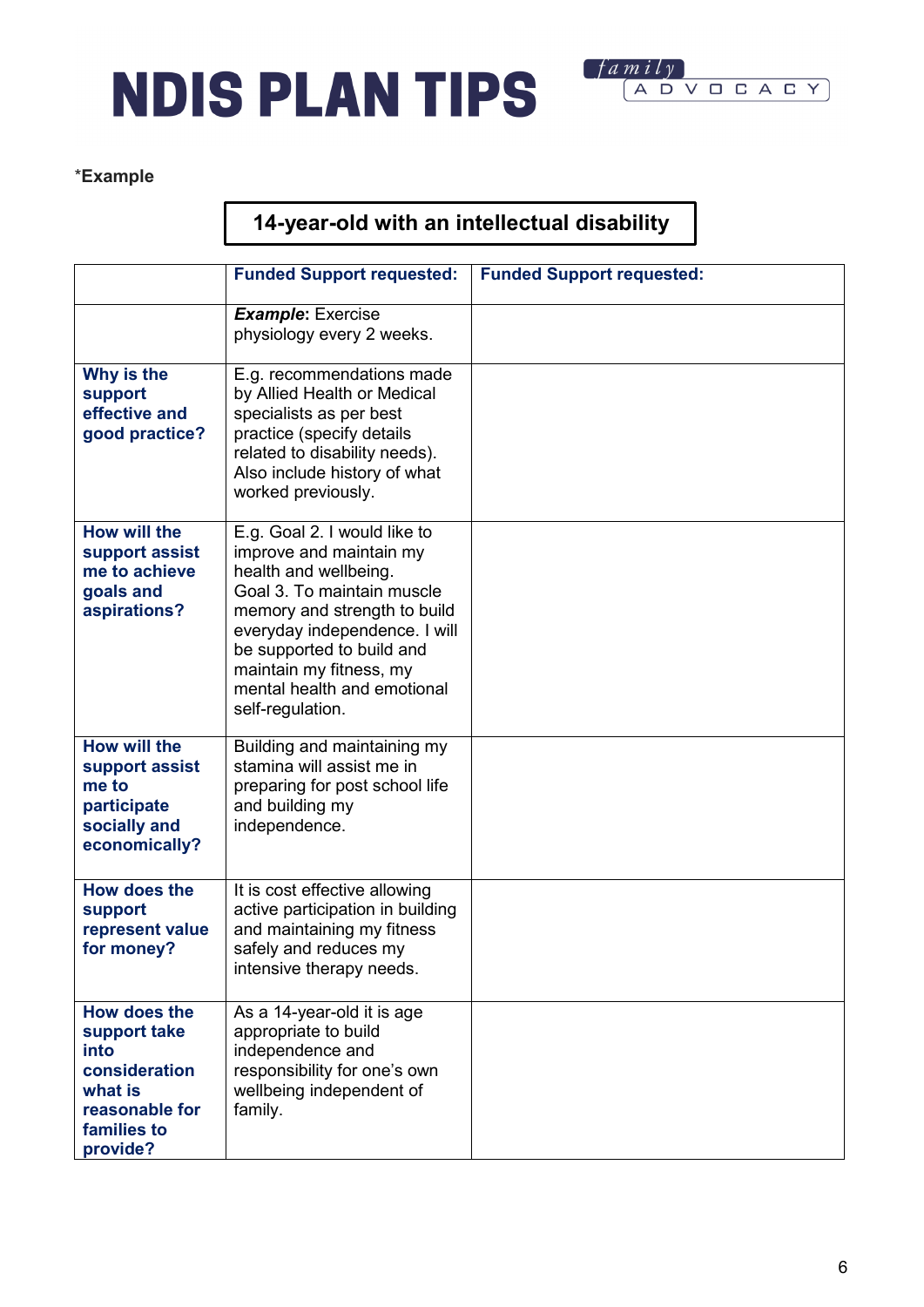| Why is the NDIS<br>the most<br>appropriate<br>funding body<br>for the support?                            | E.g. This support is specific to<br>the disability need and not<br>funded by other service<br>systems. You can also list<br>why it is not appropriately<br>funded by other service<br>systems. |  |
|-----------------------------------------------------------------------------------------------------------|------------------------------------------------------------------------------------------------------------------------------------------------------------------------------------------------|--|
| <b>Link supporting</b><br>evidence<br>provided for the<br>request<br>E.g. report title,<br>page paragraph | E.g. reference Physiotherapist<br>and OT or EP report.                                                                                                                                         |  |

### **Once you receive your plan, shop around**

Remember you and your family member with disability are now in the driver's seat, with all the rights that come with being a consumer. It is suggested that you have a Service Agreement in place when you engage a Service Provider. A Service Agreement is exactly that, an agreement between you and the provider. You can collaborate with the provider to identify the terms. Refer to our **NDIS Service Agreement** [Guide.](https://www.family-advocacy.com/assets/Uploads/NDIS-Information-Update/0fc5494658/NDIS-FUNDED-SERVICE-AGREEMENT-GUIDE.pdf)

If you are unhappy with your service provider refer to their complaints/feedback guide within the Service Agreement and follow through with this process, letting them know directly and try to work in partnership to solve things internally first. If this does not work and they are breaching the **NDIS** [Code of Conduct](https://www.ndiscommission.gov.au/participants/ndis-code-conduct) or the Service Agreement in place on behalf of your family member, you have the right to report the service provider to the [Department of Fair Trading](https://www.fairtrading.nsw.gov.au/) and the [NDIS Quality](https://www.ndiscommission.gov.au/) and Safeguards [Commission.](https://www.ndiscommission.gov.au/) Push back as a consumer and demand you receive the service you agreed to. We have prepared a [troubleshooting guide](https://www.family-advocacy.com/assets/Uploads/NDIS-Information-Update/58e83fdbc6/NDIS-TROUBLESHOOTING-GUIDE-Family-Advocacy-2022.pdf) for you. The more people that hold service providers accountable, the better off the market place will be.

If your needs or circumstances change you can apply for a reassessment.

**If you are unhappy** with your family member's plan and the decisions made by the NDIA you can request an internal review (S100) [NDIS review.](https://www.family-advocacy.com/assets/8fb8fe4a8e/NDIS-Review-Guide-web.pdf)

### **Keep developing your family member's NDIS goals with each new plan**

Revisit planning ideas to continue to improve and nurture the vision and goals for your family member. For example, in the first year of his NDIS plan, Jason had a goal of being able to live independently in the future. He started a part-time lawn mowing business on the weekends as he is still at school. In the second year of his NDIS plan, Jason has a goal to expand his business and has requested a business mentor to support him to achieve this new goal and further develop his role as business owner.